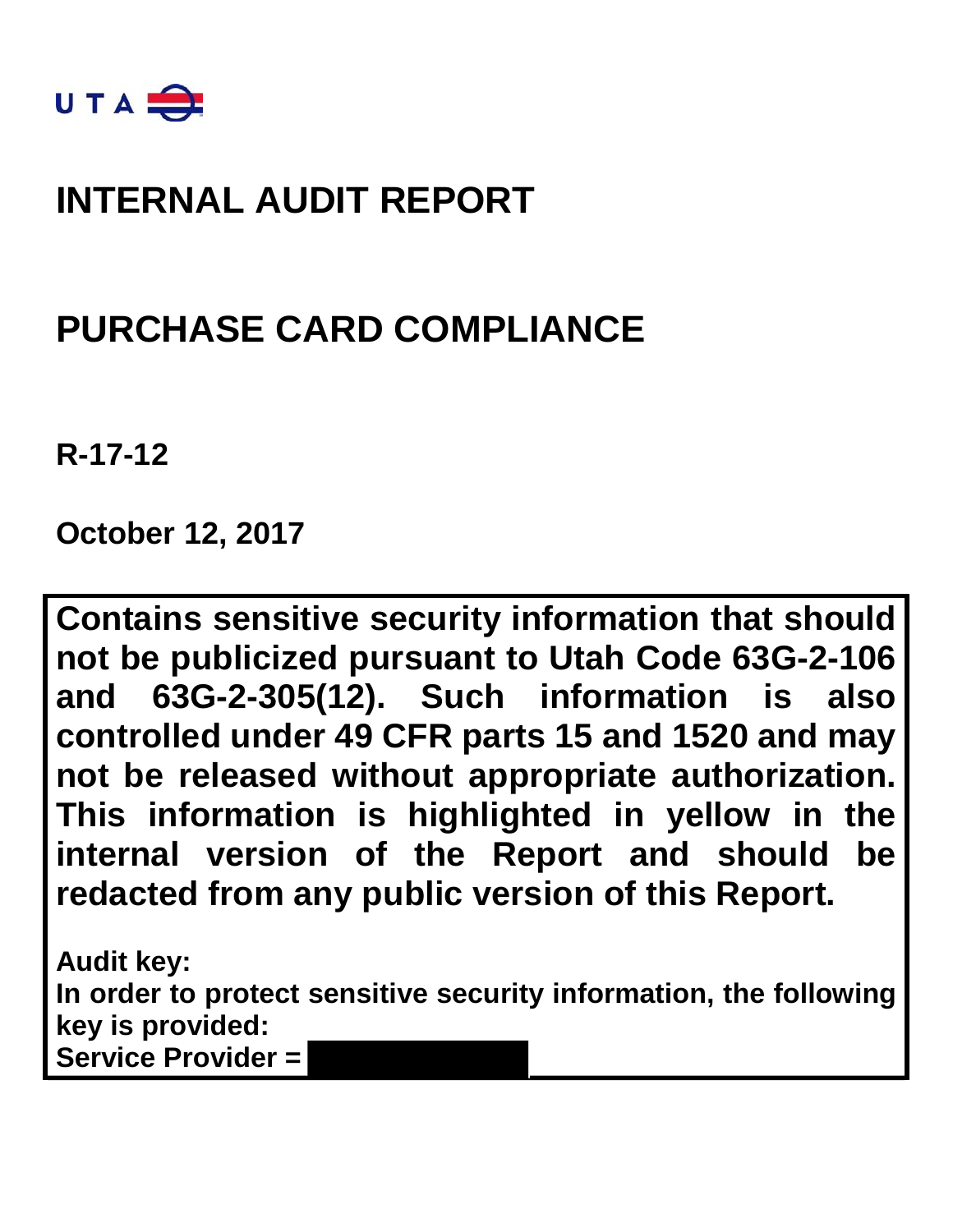### **Executive Summary**

#### **Introduction**

Internal Audit has been directed by the Board to perform an internal audit of purchase cards to determine if procurements are performed in compliance with the UTA Purchase Card Policy (policy). The preliminary stage of the audit was concluded on December 28, 2016 and the audit report was finalized in September 2017.

#### **Objectives and Scope**

The primary areas of focus for the purchase card audit included:

- Issuing of purchase cards
- Monitoring of purchase cards
- Closing/Rescinding of purchase cards

The period of the preliminary audit was from December 1, 2015 through November 30, 2016 with completion of the audit work focusing on the period March 1, 2017 through August 31, 2017.

#### **Audit Conclusion**

### **Audit Report Rating\***

The audit concluded that the purchase card policy and business practices have been aligned to the changes made to the P-Card Standard Operating Procedures (SOP) for new cardholders. It would be valuable for management to align cardholders who received their cards prior to these policy changes with the current policy. In addition, management should consider including the monthly card limit in the SOP to further improve governance.

Internal Audit's review of the P-Card program shows that training is a pre-requisite to obtaining a P-Card and a signature is required prior to a card being issued. The Purchase Card Administration team oversees an ongoing training program to keep managers up to date on the P-Card SOP and has processes in place to monitor non-compliance with the policy. The audit concluded that the administration team is monitoring monthly P-Card transactions for manager approvals and descriptions and following up on exceptions. Management, however, has not been monitoring P-Card transactions for duplicate payments and split transactions, which could compromise the system of control.

While this report details the results of the audit based on limited sample testing, the responsibility for the maintenance of an effective system of internal control and the prevention and detection of irregularities and fraud rests with management.

\*Rating is defined in Appendix 2

Internal Audit would like to thank the management and staff for their co-operation and assistance during the audit.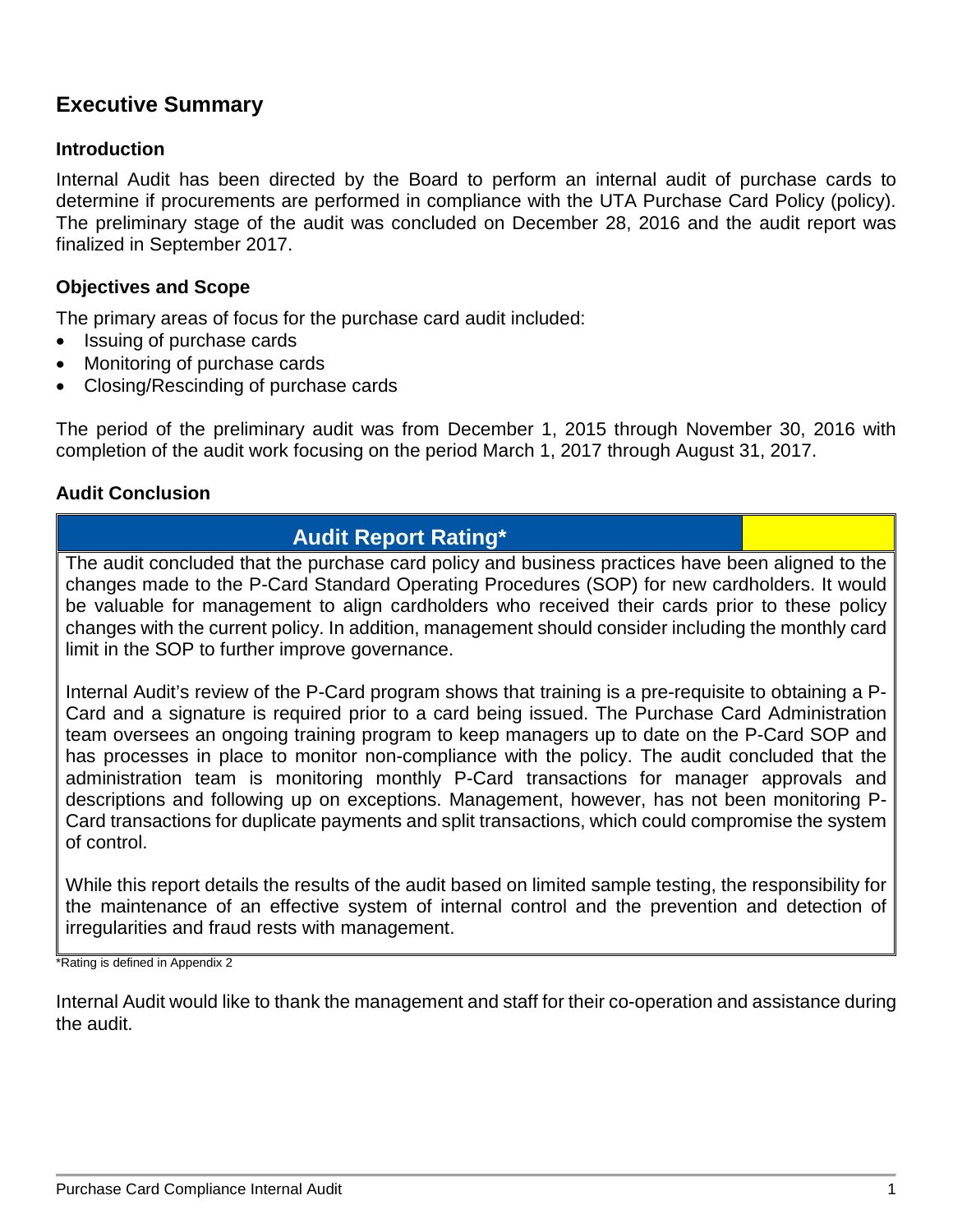## **Table of Contents**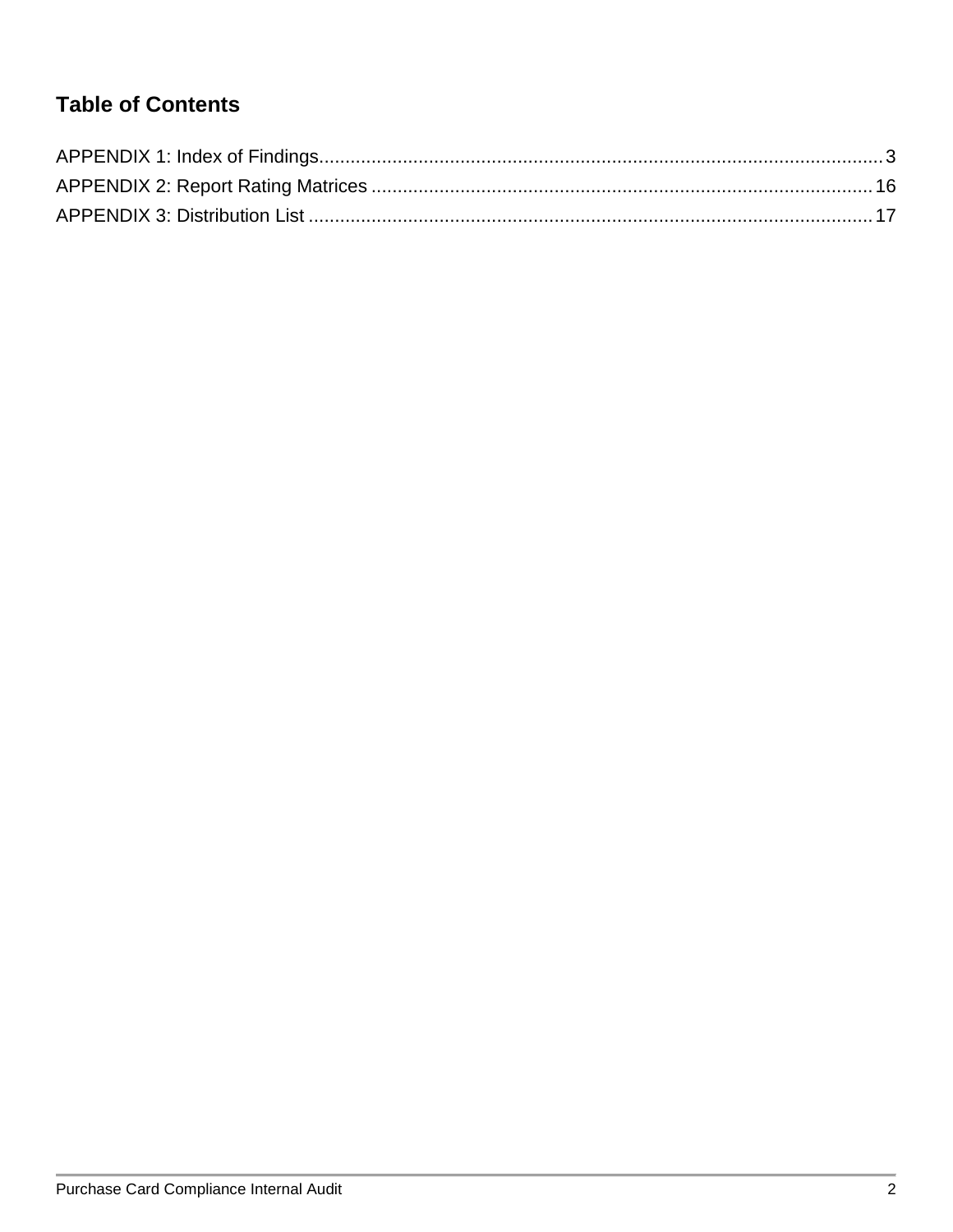|     | <b>Index of Findings</b>                                  | Page |
|-----|-----------------------------------------------------------|------|
| 1.  | UTA Procurement Card Program Training                     | 4    |
| 2.  | <b>Goods Procured Against Contracted Vendors</b>          | 4    |
| 3.  | <b>Split Transactions</b>                                 | 6    |
| 4.  | Monitoring of Account Reconciliation and Manager Approval | 6    |
| 5.  | <b>Cash Advances</b>                                      | 8    |
| 6.  | <b>MCC Code Review</b>                                    | 8    |
| 7.  | Training Completion Prior to Purchase Card Issuance       | 9    |
| 8.  | Monthly Audits on P-Card expenditure                      | 9    |
| 9.  | <b>Single Transaction Limits</b>                          | 10   |
| 10. | <b>Detailed Descriptions</b>                              | 11   |
|     | 11. Fuel Transactions                                     | 11   |
|     | 12. Employee Transfers                                    | 12   |
| 13. | <b>Travel Expenditure Approvals</b>                       | 13   |
| 14. | <b>Itemized Receipts</b>                                  | 14   |
| 15. | <b>Tax Exempt Status</b>                                  | 14   |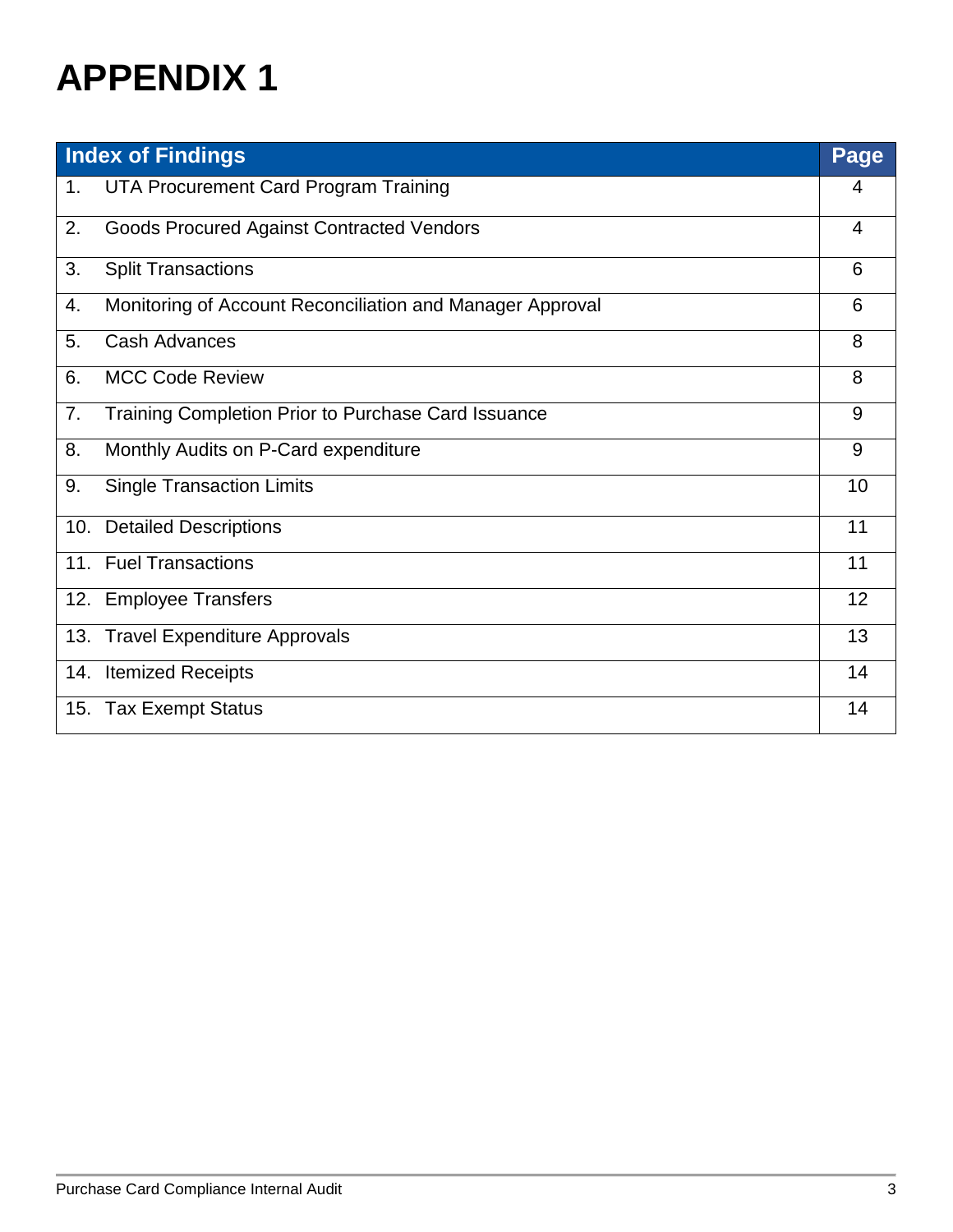### **1. UTA Procurement Card Program Training**

| Finding R-16-11-1                                                                                                                            | High |
|----------------------------------------------------------------------------------------------------------------------------------------------|------|
| The 2015 purchase card internal audit recommended that the Supply Chain Department conducts<br>refresher training for purchase cardholders." |      |
| The UTA Procurement Card Program "refresher" training conducted by Supply Chain was not<br>offered to management in 2016.                    |      |

#### Recommendation

Supply Chain should offer the UTA Procurement Card Program training at least annually.

| <b>Management Agreement</b> | Owner                                                                                         | <b>Target Completion Date</b> |
|-----------------------------|-----------------------------------------------------------------------------------------------|-------------------------------|
| Yes                         | Senior Supply Chain Manager                                                                   | 3/31/2017                     |
|                             | We are scheduled to present refresher training at the March manager's meeting. Going forward  |                               |
|                             | Supply Chain hopes to create an online refresher training that will be added as an annual LMS |                               |

training to all P-Card holders.

| <b>Final Status</b>                                                                                                                                                                                                                                                |       | <b>Implemented</b>            |
|--------------------------------------------------------------------------------------------------------------------------------------------------------------------------------------------------------------------------------------------------------------------|-------|-------------------------------|
| On March 14, 2017 a manager's meeting was held during which "Refresher Course" training was<br>given by the P-Card Administrator and Senior Supply Chain Manager. Single and monthly<br>transaction limits, safeguards and prohibited use was discussed in detail. |       |                               |
| <b>Management Agreement</b>                                                                                                                                                                                                                                        | Owner | <b>Target Completion Date</b> |
| N/A                                                                                                                                                                                                                                                                | N/A   | N/A                           |
| N/A                                                                                                                                                                                                                                                                |       |                               |

### **2. Goods Procured Against Contracted Vendors**

| <b>Finding R-16-11-2</b>                                                                                                                                                                                                                                                                                                                                        | <b>High</b> |
|-----------------------------------------------------------------------------------------------------------------------------------------------------------------------------------------------------------------------------------------------------------------------------------------------------------------------------------------------------------------|-------------|
| The policy states that "P-Cards should not be used to pay supplier with whom UTA has a contract or<br>open line of credit (i.e. PO) unless approved by Supply Chain." The current business practice does<br>not comply with the policy as there is no published exceptions list for a cardholder to refer to in order<br>to stay in compliance with the policy. |             |
| Based on the audit work performed the following issues were noted:<br>• UTA personnel who procured goods with contracted vendors through the online portal generally<br>received the negotiated/contracted pricing.<br>• UTA personnel who procured goods with contracted vendors in store did not always receive the<br>negotiated/contracted pricing.         |             |
| Additionally, Accounting identified several duplicate payments where goods were procured with a<br>purchase and also paid through accounts payable. Examples of these are:<br>• Fastenal:                                                                                                                                                                       |             |

Purchase Card Compliance Internal Audit 4 and 2008 12 and 2008 12 and 2008 12 and 2008 12 and 2008 12 and 2008 12 and 2008 12 and 2008 12 and 2008 12 and 2008 12 and 2008 12 and 2008 12 and 2009 12 and 2009 12 and 2009 12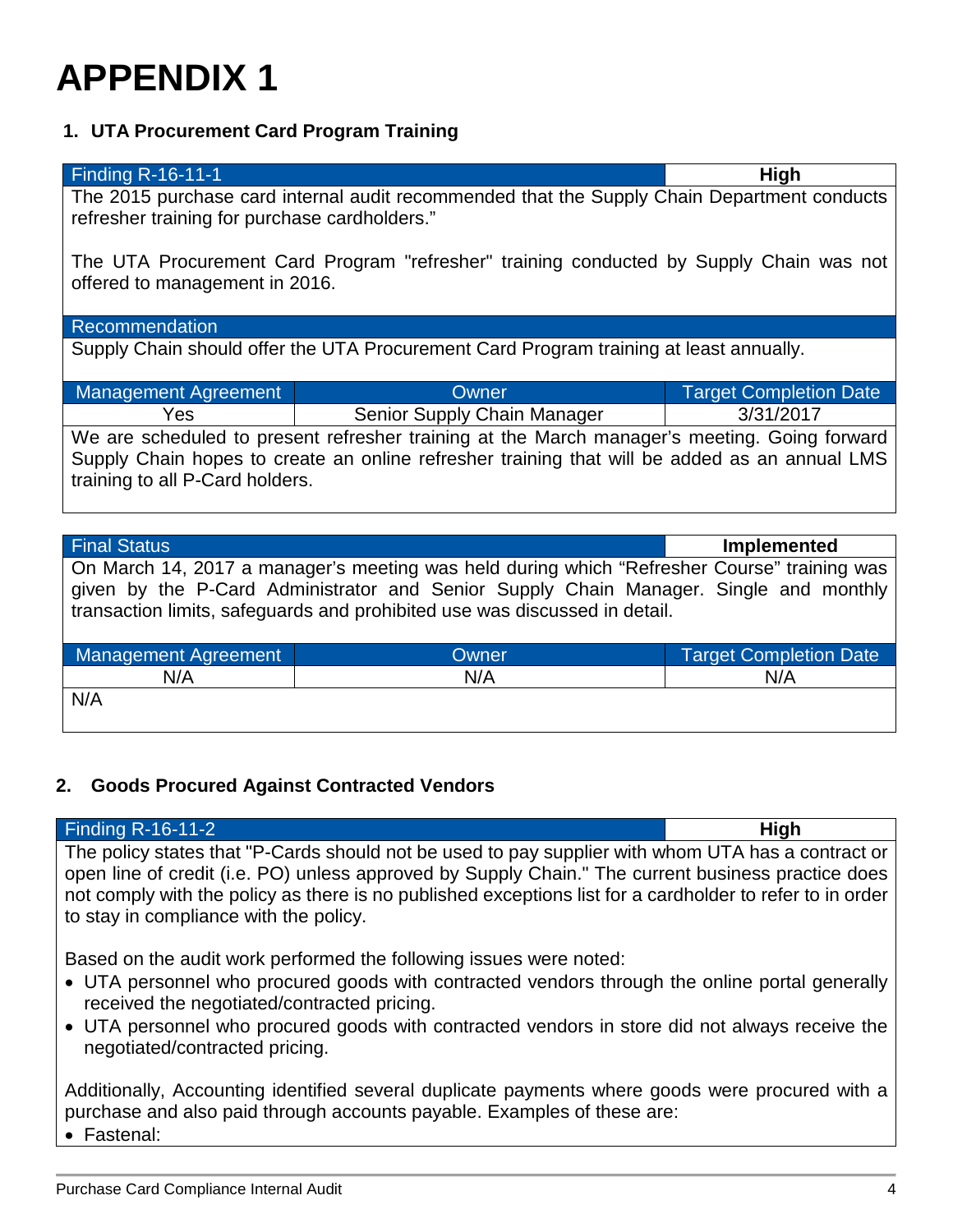- o Invoice #UTSAT26411 dated 12/22/2015 for \$77.97
- o Invoice #UTSAT26434 dated 12/23/2016 for \$26.49
- o Invoice UTSAT26357 dated 12/18/2015 for \$116.99

### • Affiliated Metals:

- o Invoice IV-160118 dated 9/23/2016 for \$765.00
- o Invoice IV-160117 dated 9/23/2016 for \$309.32
- CVE Technologies Group:
	- o Invoice 52-17977 dated 12/2/2015 for \$1,200.00

### Recommendation

- Supply Chain should either comply with the current policy or propose an amendment to the policy to align with the current practice.
- Remind all purchase cardholders to properly identify themselves with vendors to ensure the correct account is billed and correct pricing is received.
- Monthly, monitor potential duplicate payments. Management will need to decide where this responsibility is most appropriate.

| Management Agreement | Owner.                      | <b>Target Completion Date</b> |
|----------------------|-----------------------------|-------------------------------|
| res                  | Senior Supply Chain Manager | 3/31/2017                     |

We will meet with accounting to determine a best practice for P-Card use with open contract merchants. By the target date we will revise the SOP to align with the best practice discussed. A reminder for the cardholder to identify themselves as UTA employees for proper pricing will also be included in the training noted in audit finding #2.

#### Final Status **High**

The SOP has been amended to remove the statement that a P-Card should not be used to pay a supplier with whom UTA has a contract or open line of credit. Given that P-Card owners can now procure from a supplier with whom UTA has a contract or open line of credit, classroom P-Card training incorporates the importance that P-Card owners should identify themselves with vendors when using their P-Cards to ensure the correct account coding and price. In addition, the UTA logo is printed on all cards to help vendors identify P-Card owners as UTA employees to ensure the correct prices are charged.

Accounting is not currently monitoring for duplicate payments, which increases the risk of duplicate payments not identified at all or not identified timely.

| <b>Management Agreement</b> | Owner       | Target Completion Date |
|-----------------------------|-------------|------------------------|
| 'es                         | Comptroller | 10/31/2017             |

Due to key staff in Accounting leaving UTA, the check for duplicate transactions has not been completed in a timely manner to insure that P-Card uses are not paying for goods and services twice at UTA. Accounting has started the process of fully implementing software that was purchased earlier in 2017, by getting the necessary staff trained on how and what should be done with the software each month. Those three individuals will hopefully be fully trained and have completed the prior audits for duplicate transactions by the date specified above.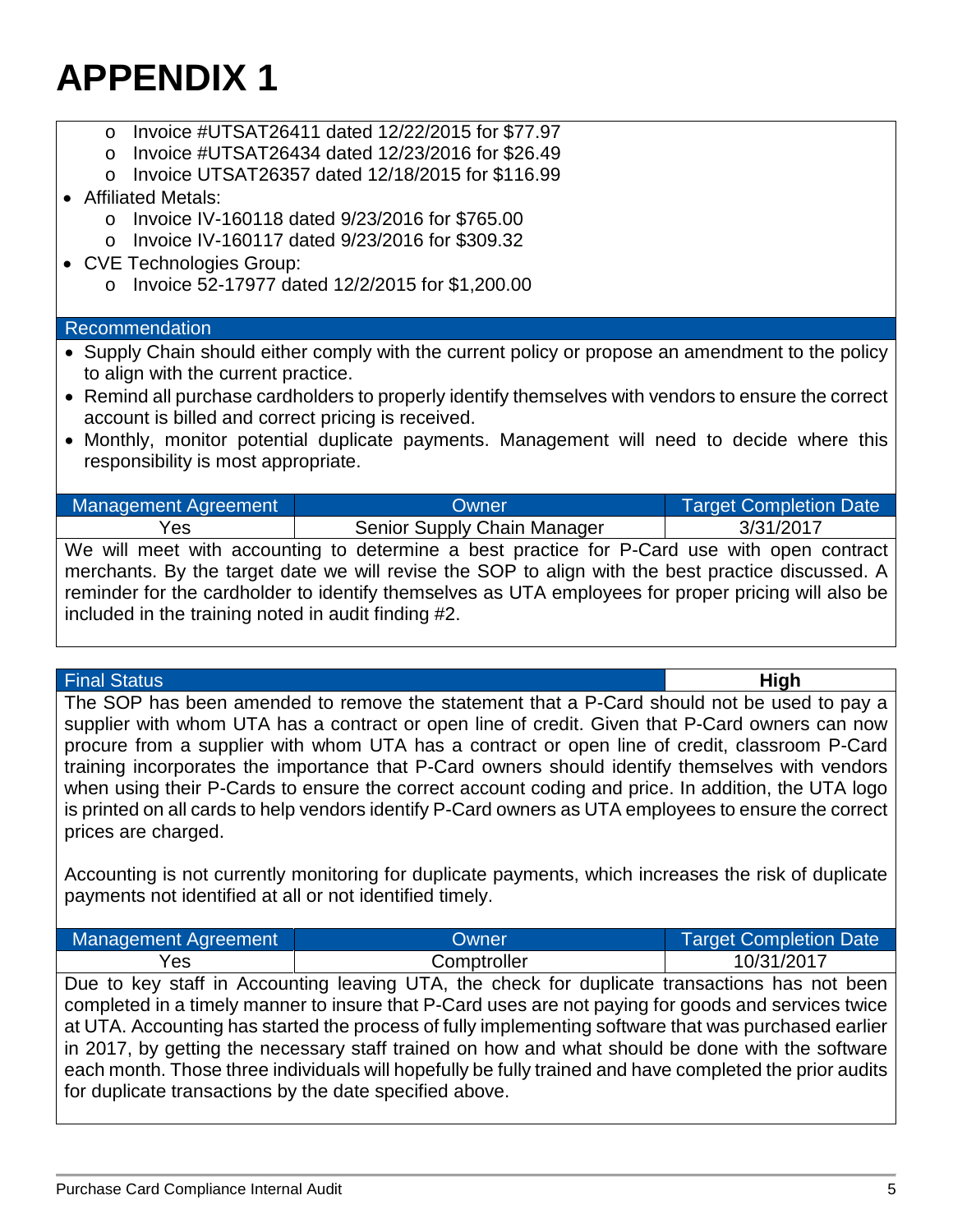### **3. Split Transactions**

| <b>Finding R-16-11-3</b>                                                                                   |                                                                                                          | <b>High</b>                   |
|------------------------------------------------------------------------------------------------------------|----------------------------------------------------------------------------------------------------------|-------------------------------|
| The policy states that the practice of splitting transactions to avoid the single limit transaction amount |                                                                                                          |                               |
|                                                                                                            | may "result in disciplinary actions." Potential split transactions (Fiscal Technologies report) were not |                               |
| investigated in a timely manner.                                                                           |                                                                                                          |                               |
|                                                                                                            |                                                                                                          |                               |
| Recommendation                                                                                             |                                                                                                          |                               |
|                                                                                                            | The Fiscal Technologies report should be reviewed and anomalies followed up in a timely manner.          |                               |
|                                                                                                            |                                                                                                          |                               |
| <b>Management Agreement</b>                                                                                | Owner                                                                                                    | <b>Target Completion Date</b> |
| Yes                                                                                                        | Comptroller                                                                                              | 1/31/2017                     |
|                                                                                                            | The Assistant Comptroller over Accounts Payable will review the potential split transactions as          |                               |
|                                                                                                            | reported by Fiscal Technologies and document actions taken. This report along with comments will         |                               |
|                                                                                                            | be retained by the Assistant Comptroller electronically under Accounting/Accounts Payable/Fiscal         |                               |
| Technologies.                                                                                              |                                                                                                          |                               |
|                                                                                                            |                                                                                                          |                               |
|                                                                                                            |                                                                                                          |                               |

| <b>Final Status</b>                                                                                    | <b>High</b> |
|--------------------------------------------------------------------------------------------------------|-------------|
| Accounting is not currently monitoring P-Card transactions for split transactions, which increases the |             |
| risk of P-Card payments being manipulated to be under the purchase limits and not being detected.      |             |

| Management Agreement                                                                                  | Owner       | <b>Target Completion Date</b> |
|-------------------------------------------------------------------------------------------------------|-------------|-------------------------------|
| Yes                                                                                                   | Comptroller | 10/31/2017                    |
| Due to key staff in Accounting leaving UTA, the check for split transactions has not been completed   |             |                               |
| in a timely manner to insure that P-Card uses are not circumventing their purchase limits. Accounting |             |                               |

has started the process of fully implementing software that was purchased earlier in 2017, by getting the necessary staff trained on how and what should be done with the software each month. Those three individuals will hopefully be fully trained and have completed the prior audits for split transactions by the date specified above.

### **4. Monitoring of Account Reconciliation and Manager Approval**

| <b>Finding R-16-11-4</b>                                                                                                                                                                                                                                                                                                                                                                                                                                                                                                  | <b>High</b> |
|---------------------------------------------------------------------------------------------------------------------------------------------------------------------------------------------------------------------------------------------------------------------------------------------------------------------------------------------------------------------------------------------------------------------------------------------------------------------------------------------------------------------------|-------------|
| The policy states that "any cards not reviewed and approved by both cardholder and approver for  <br>two (2) consecutive months may be suspended."                                                                                                                                                                                                                                                                                                                                                                        |             |
| There was no monitoring of monthly cardholder account reconciliation or supervisor approval during  <br>the period of March 2016 to October 2016. There was a total of 507 instances of non-compliance<br>involving account reconciliation or manager (review) approver during the scoping period.<br>Considering that monitoring of account reconciliation and manager approval did not occur for most<br>of the period under review, no repercussions occurred for employees who were non-compliant with<br>the policy. |             |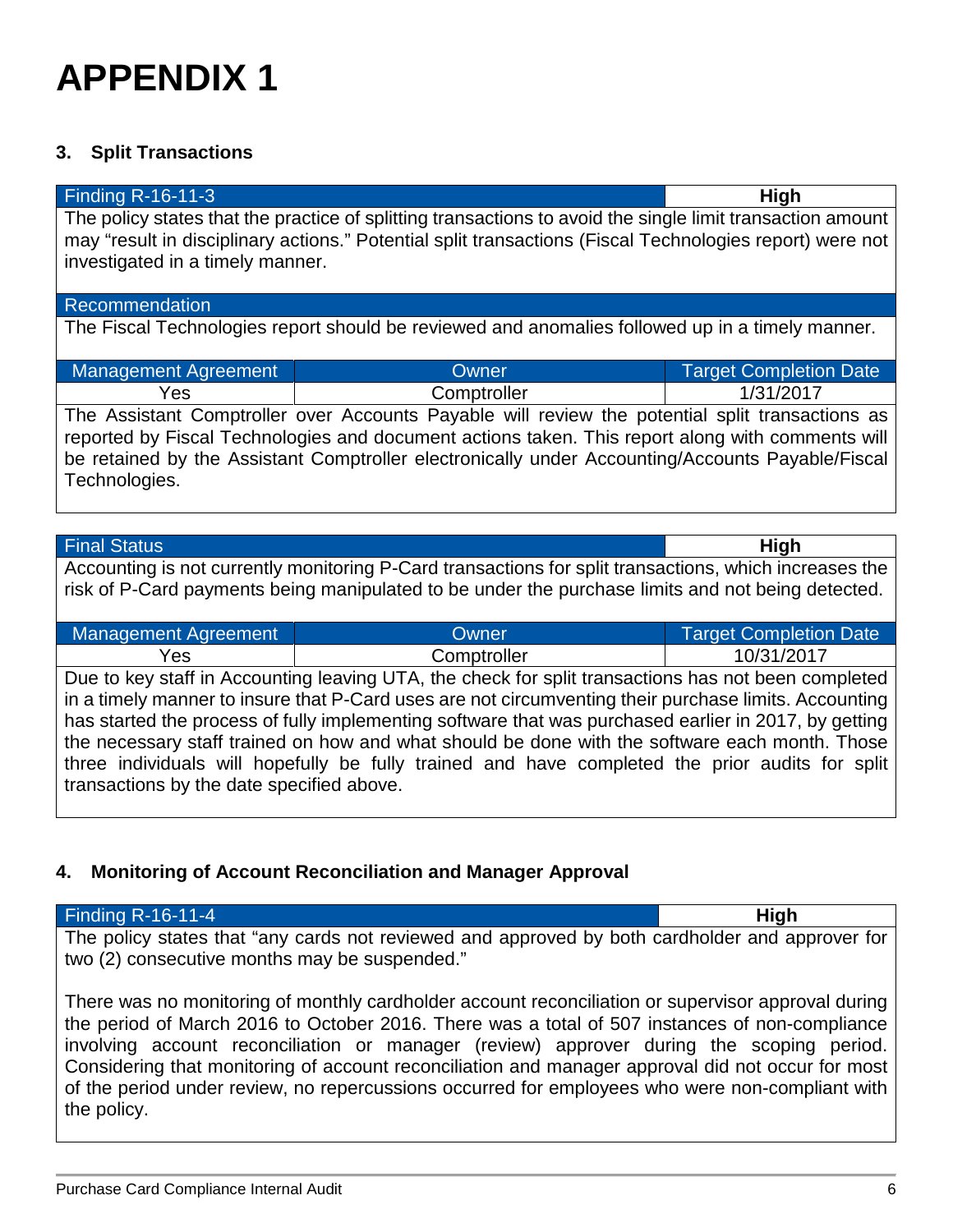#### Recommendation

- Supply Chain should perform the monitoring control mentioned in the observed issue by performing the following:
	- o Remind all cardholders of the policy to reconcile their account activity monthly.
	- o Remind all cardholder approver's their responsibility to approve all expenses for their teams assigned to them in the Service Provider monthly.
	- o Supply Chain sending out monthly reminders to cardholders and approvers regarding compliance with the policy.
- Supply Chain should enforce the policy for consecutives instances of non-compliance.

| <b>Management Agreement</b>                                                                           | Owner                                                                                                   | <b>Target Completion Date</b> |
|-------------------------------------------------------------------------------------------------------|---------------------------------------------------------------------------------------------------------|-------------------------------|
| Yes                                                                                                   | Senior Supply Chain Manager                                                                             | 2/1/2017                      |
| Further review of the data from March through October showed that there were 6 people whose cards     |                                                                                                         |                               |
|                                                                                                       | were not reviewed for two consecutive months. These card holders have been spoken to and                |                               |
|                                                                                                       | received a warning that further instances will result in the loss of their P-Card privileges. A monthly |                               |
| review of card reconciliation and approval has been added to the job duty of the Office Specialist,   |                                                                                                         |                               |
| who will notify the program administrator to address the issue with the cardholder in compliance with |                                                                                                         |                               |
| the policy.                                                                                           |                                                                                                         |                               |

#### Final Status **Medium**

Each cardholder receives an email from Service Provider at the beginning of each month informing them their transactions are ready for review. The Office Specialist monitors compliance of cardholder review and manager approval. Any instances of non-compliance for 2 consecutive months by the P-Card owner and manager, are followed-up by the Senior Supply Chain Manager. During the selected month, May 2017, there were instances of non-compliance, which was communicated to the Senior Supply Chain Manager by the Office Specialist. The Senior Supply Chain Manager reviewed the report and identified potential errors on the report. He requested the Office Specialist to correct the report. The subsequent communication between the Office Specialist and Senior Supply Chain Manager on the updated report occurred verbally, which created a lack of audit trail. To provide support for execution of the control, it is important to maintain an audit trail e.g. email communication on the results of the review by the Office Specialist. It is also important to note that management monitors for 2 months of non-compliance where both the review did not occur and the manager did not approve the P-Card statement. The SOP has to be updated to reflect this policy decision.

| Management Agreement | <b>Owner</b>                                                                                  | <b>Target Completion Date</b> |
|----------------------|-----------------------------------------------------------------------------------------------|-------------------------------|
| Yes                  | Senior Supply Chain Manager                                                                   | 12/31/2017                    |
|                      | Euture communication regarding monthly reports will be in a written format between the Office |                               |

Future communication regarding monthly reports will be in a written format between the Office Specialist, Senior Supply Chain Manager and P-Card Administrator. By the target date the SOP will be revised to clarify the monitoring process.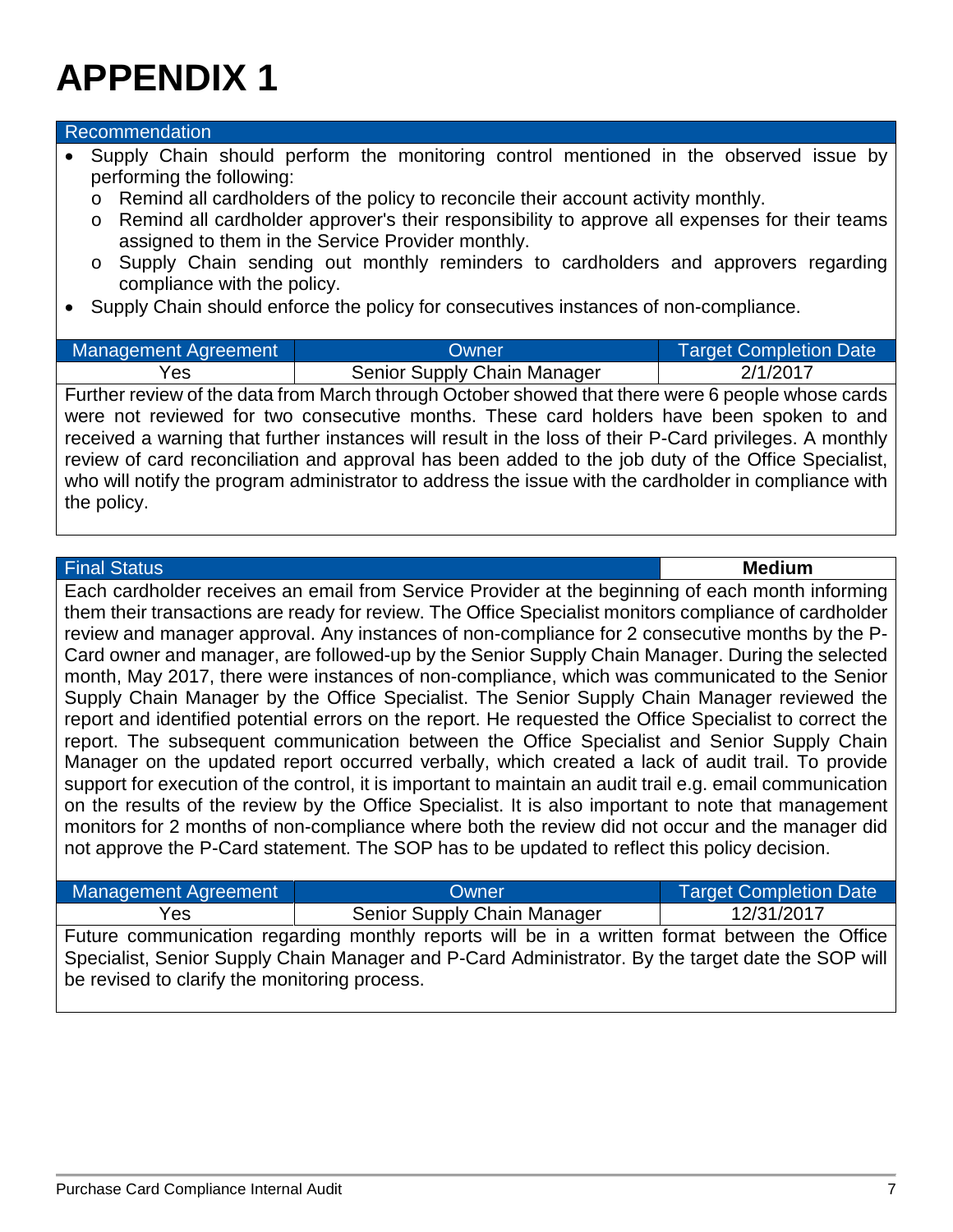### **5. Cash Advances**

| Finding R-16-11-5<br><b>High</b>                                                                                                                                                                                                                                                                                                                                                        |                             |                               |
|-----------------------------------------------------------------------------------------------------------------------------------------------------------------------------------------------------------------------------------------------------------------------------------------------------------------------------------------------------------------------------------------|-----------------------------|-------------------------------|
| Purchase cards are assigned Merchant Category Codes (MCC) that restrict the merchant and type<br>of purchase a cardholder can make. Upon issuance of a new purchase card, Supply Chain will assign<br>an MCC template that most appropriately aligns to the card requester's position.<br>Cash advance MCC codes are assigned to the Computer Supplies and Software template, resulting |                             |                               |
| in the possibility that a purchase card holder can withdraw cash with their purchase card.                                                                                                                                                                                                                                                                                              |                             |                               |
| Recommendation                                                                                                                                                                                                                                                                                                                                                                          |                             |                               |
| It is recommended that all cash advance MCC codes are removed from all templates.                                                                                                                                                                                                                                                                                                       |                             |                               |
| <b>Management Agreement</b>                                                                                                                                                                                                                                                                                                                                                             | Owner                       | <b>Target Completion Date</b> |
| Yes                                                                                                                                                                                                                                                                                                                                                                                     | Senior Supply Chain Manager | 1/15/2017                     |
| This issue has been addressed and the code access removed from the card holders.                                                                                                                                                                                                                                                                                                        |                             |                               |

| <b>Final Status</b>         |                                                                                     | <b>Implemented</b>            |
|-----------------------------|-------------------------------------------------------------------------------------|-------------------------------|
| removed.                    | The Merchant Category Codes were reviewed and all Cash Disbursement codes have been |                               |
| <b>Management Agreement</b> | Owner                                                                               | <b>Target Completion Date</b> |
| N/A                         | N/A                                                                                 | N/A                           |
| N/A                         |                                                                                     |                               |

### **6. MCC Code Review**

 $\mathsf{l}$ 

| Finding R-16-11-6                                                                                                                                                                         |                             | <b>High</b>                   |
|-------------------------------------------------------------------------------------------------------------------------------------------------------------------------------------------|-----------------------------|-------------------------------|
| UTA has 22 possible MCC templates that can be assigned to UTA purchase cards. All of the Service<br>Provider templates have not been evaluated for appropriateness of MCC codes assigned. |                             |                               |
| Recommendation                                                                                                                                                                            |                             |                               |
| Supply Chain should evaluate all 22 MCC templates for appropriateness of codes assigned.                                                                                                  |                             |                               |
| Management Agreement                                                                                                                                                                      | Owner                       | <b>Target Completion Date</b> |
| Yes                                                                                                                                                                                       | Senior Supply Chain Manager | 2/28/2017                     |
| A review of all MCC templates will be completed by the target date.                                                                                                                       |                             |                               |

| <b>Final Status</b>                                                             | <b>Implemented</b> |
|---------------------------------------------------------------------------------|--------------------|
| All 22 codes were reviewed, and as a result of the review 6 codes were updated. |                    |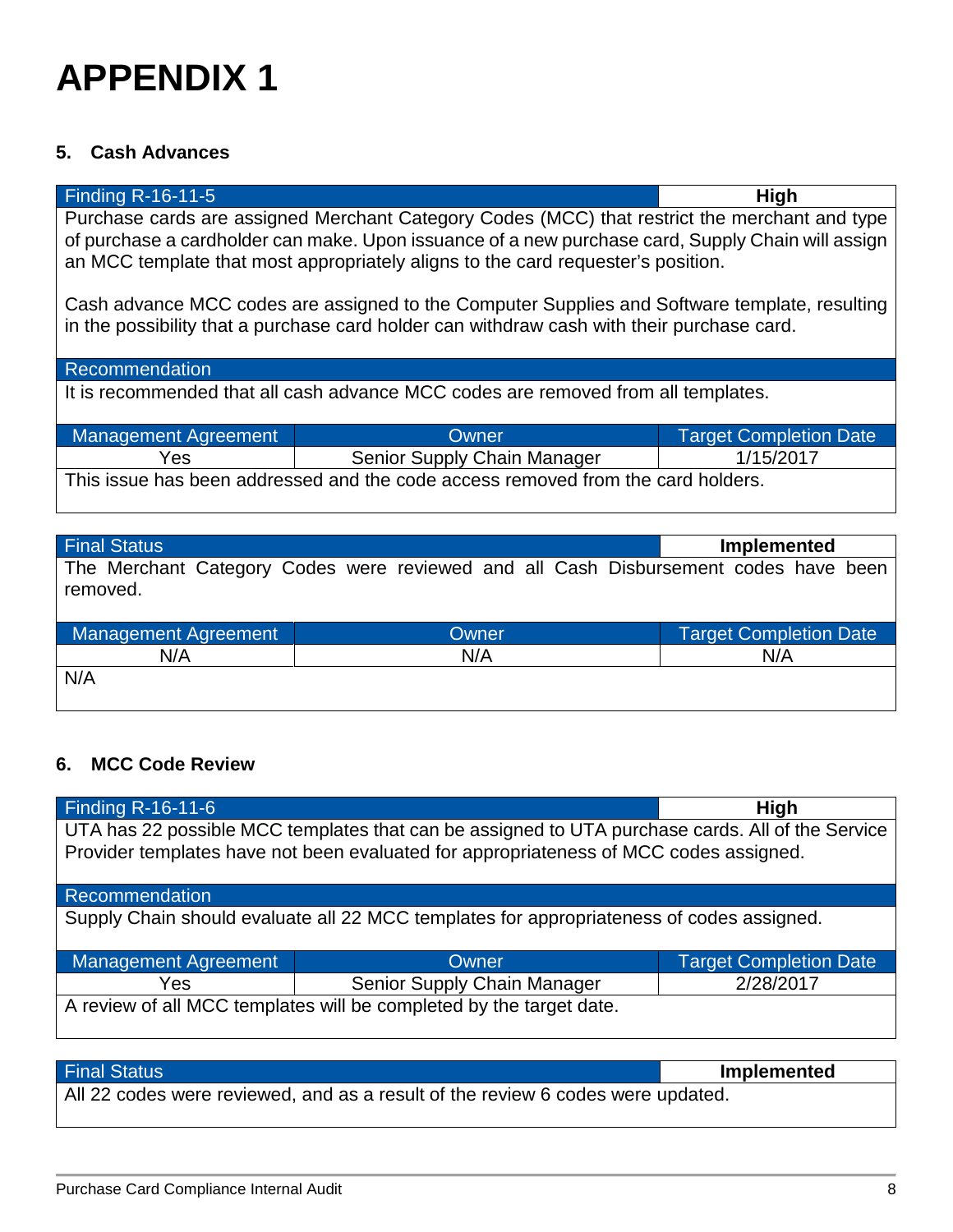| Management Agreement | Owner | <b>Target Completion Date</b> |
|----------------------|-------|-------------------------------|
| N/A                  | N/A   | N/A                           |
| N/A                  |       |                               |
|                      |       |                               |

### **7. Training Completion Prior to Purchase Card Issuance**

| <b>Finding R-16-11-7</b>                                                                                                                                                                                                                                                                                                                                                             |                             | <b>Medium</b>                 |
|--------------------------------------------------------------------------------------------------------------------------------------------------------------------------------------------------------------------------------------------------------------------------------------------------------------------------------------------------------------------------------------|-----------------------------|-------------------------------|
| The policy states that "prior to receiving your P-Card you must complete the P-Card training class<br>and test found on the UTA Intranet site under Administration/Supply Chain/P-Card Information."                                                                                                                                                                                 |                             |                               |
| From a sample of 78 cardholders tested, we found the following exceptions:<br>Five employees' training completion date for the UTA Procurement Training Program could not<br>$\bullet$<br>be obtained on the training report.<br>Three employees were issued purchase cards before their training completion date.<br>$\bullet$                                                      |                             |                               |
| Recommendation                                                                                                                                                                                                                                                                                                                                                                       |                             |                               |
| Remind Supply Chain to not release purchase cards to employees until training is complete.<br>The Training/Curriculum group should investigate the root cause as to why the training report gets<br>$\bullet$<br>suspended in an "In Progress" status. Once the root cause has been identified, the error should<br>be rectified in order to make the training report more reliable. |                             |                               |
| <b>Management Agreement</b>                                                                                                                                                                                                                                                                                                                                                          | <b>Owner</b>                | <b>Target Completion Date</b> |
| Yes                                                                                                                                                                                                                                                                                                                                                                                  | Senior Supply Chain Manager | 1/31/2017                     |
| Procurement has created a central repository of training completion certificates that will document<br>training prior to giving the cardholder their P-Card.                                                                                                                                                                                                                         |                             |                               |
|                                                                                                                                                                                                                                                                                                                                                                                      |                             |                               |
| <b>Final Status</b><br>Implemented                                                                                                                                                                                                                                                                                                                                                   |                             |                               |
| The Learner Management System has been updated to ensure reliable tracking of P-Card training<br>taken by P-Card owners. From a sample of new cardholders selected for the audit period, it has been<br>found that all the cardholders received online training prior to card issuance.                                                                                              |                             |                               |
| <b>Management Agreement</b>                                                                                                                                                                                                                                                                                                                                                          | Owner                       | <b>Target Completion Date</b> |
| N/A                                                                                                                                                                                                                                                                                                                                                                                  | N/A                         | N/A                           |
| $N/\Delta$                                                                                                                                                                                                                                                                                                                                                                           |                             |                               |

N/A

### **8. Monthly Audits on P-Card expenditure**

| <b>Finding R-16-11-8</b>                                                                          | <b>High</b> |
|---------------------------------------------------------------------------------------------------|-------------|
| The 2015 purchase card internal audit report recommended that random audits should be performed   |             |
| on whether the electronic receipts are attached to purchase card expenditure. This recommendation |             |
| has not been implemented.                                                                         |             |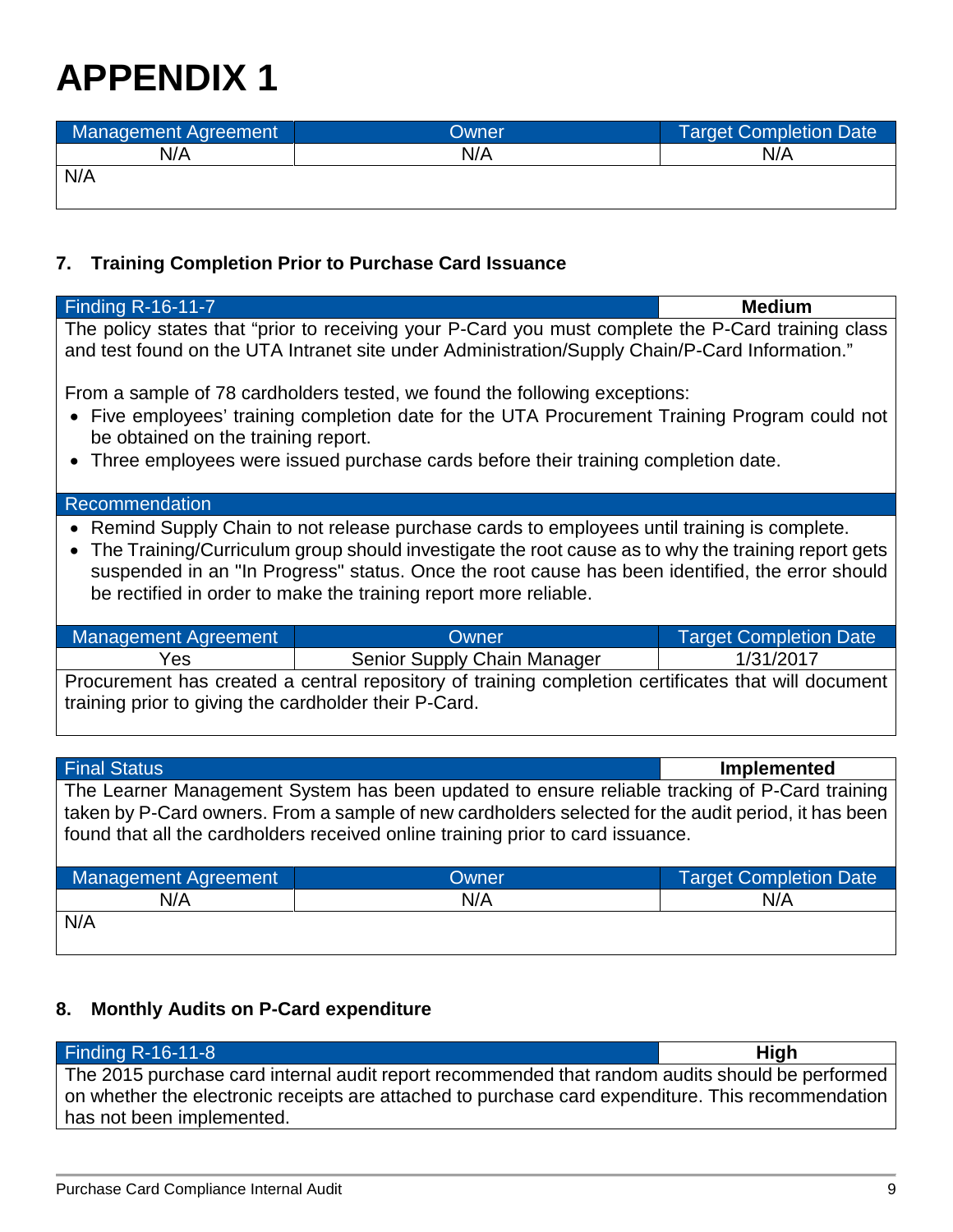#### Recommendation

Supply Chain should implement the recommendation from the 2015 audit to perform random audits each month to ascertain whether electronic receipts are attached to purchase card expenditures.

| Management Agreement                                               | Owner                                                                                       | <b>Target Completion Date</b> |
|--------------------------------------------------------------------|---------------------------------------------------------------------------------------------|-------------------------------|
| Yes                                                                | Senior Supply Chain Manager                                                                 | 1/31/2017                     |
|                                                                    | Job duties have been added to the P-Card Administrator position to perform random audits on |                               |
| attached receipts in conjunction with other monthly P-Card duties. |                                                                                             |                               |

| <b>Final Status</b>                                                                                | Implemented |
|----------------------------------------------------------------------------------------------------|-------------|
| Based on the audit work performed, the P-Card Administrator performs a monthly audit on all the P- |             |
| Card statements and sends email reminders to those P-Card owners that are missing receipts.        |             |

| <b>Management Agreement</b> | Owner | <b>Target Completion Date</b> |
|-----------------------------|-------|-------------------------------|
| N/A                         | N/A   | N/A                           |
| N/A                         |       |                               |

#### **9. Single Transaction Limits**

transaction limit greater than the policy (\$3,000).

| <b>Finding R-16-11-9</b>                                                                                                                     | <b>Medium</b> |
|----------------------------------------------------------------------------------------------------------------------------------------------|---------------|
| The policy states "The Service Provider's Purchasing Card Program is intended to be used business<br>related Micro purchases under \$3,000." |               |
| From a sample of 532 cardholders tested, 44 cardholders have been identified as having a single                                              |               |

#### Recommendation

Supply Chain should align purchase card limits with the policy or propose an amendment to the policy to explicitly state the exceptions to the \$3,000 single transaction limit.

| Management Agreement                                                                                | Owner                       | <b>Target Completion Date</b> |
|-----------------------------------------------------------------------------------------------------|-----------------------------|-------------------------------|
| Yes                                                                                                 | Senior Supply Chain Manager | 3/31/2017                     |
| By the target date a revision to the P-Card SOP will be completed to allow exceptions to the single |                             |                               |
| transaction limit for specific positions or functions.                                              |                             |                               |

| <b>Final Status</b>                                                                                    | <b>Implemented</b> |
|--------------------------------------------------------------------------------------------------------|--------------------|
| The P-Card SOP was updated with the single transaction limit set at \$3,500 along with verbiage that   |                    |
| allows for exceptions with executive level approval. In the event that an executive would approve a    |                    |
| higher limit, the approval should always be retained in writing to improve the control environment. P- |                    |
| Cards that were issued prior to the updated SOP should be brought in line with the current SOP.        |                    |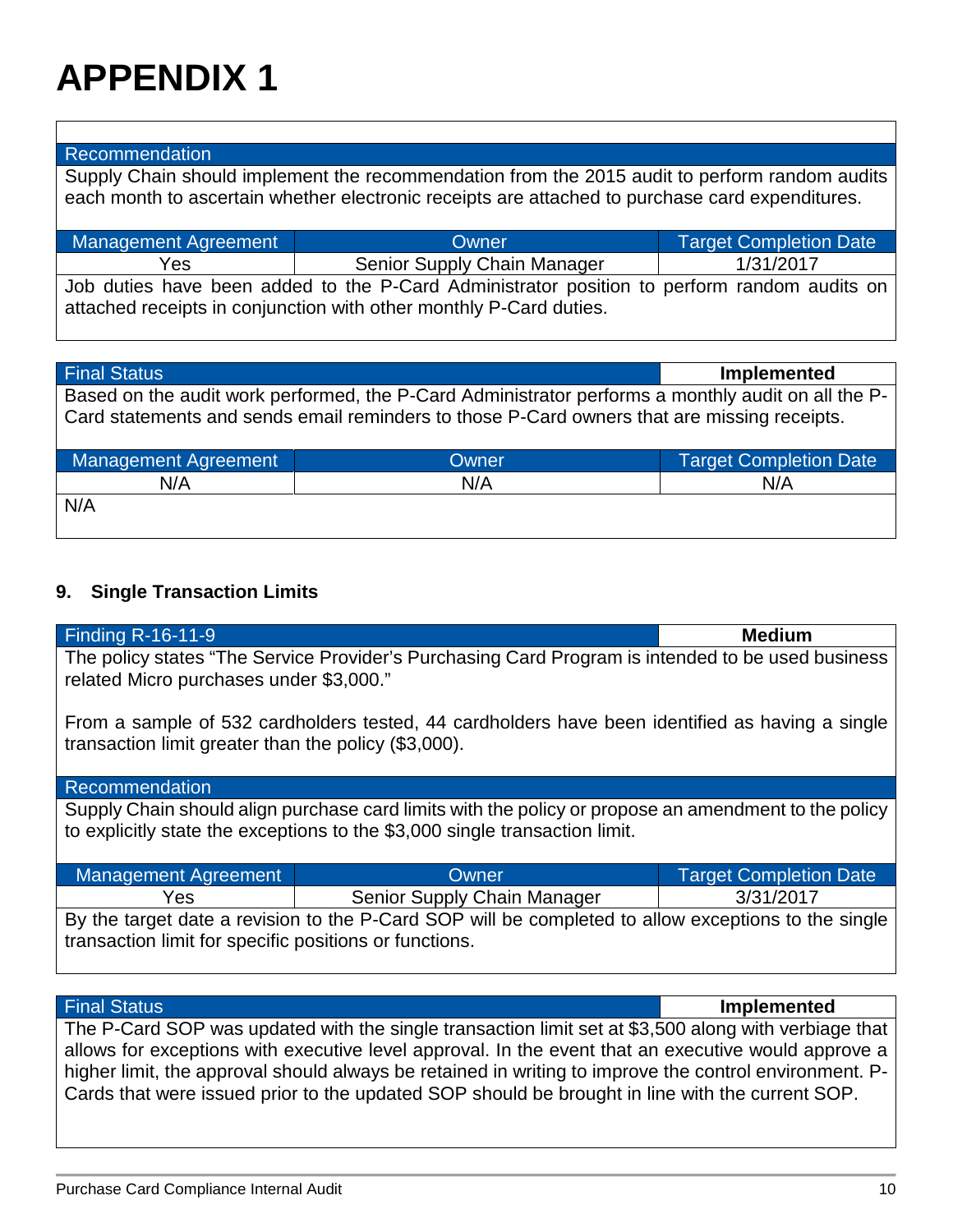$\Gamma$ 

| <b>Management Agreement</b> | Owner | <b>Target Completion Date</b> |
|-----------------------------|-------|-------------------------------|
| N/A                         | N/A   | N/A                           |
| N/A                         |       |                               |
|                             |       |                               |

### **10. Detailed Descriptions**

| Finding $\overline{R}$ -16-11-10                                                                                                                     |                                                                                              | <b>High</b>                   |
|------------------------------------------------------------------------------------------------------------------------------------------------------|----------------------------------------------------------------------------------------------|-------------------------------|
| The policy states that in order to reconcile a cardholder's account the employee is required to "add a                                               |                                                                                              |                               |
|                                                                                                                                                      | detailed description for each purchase and verify that the account code charged is correct." |                               |
| From the population of 26,977 transaction items for the scoping period analyzed, 6,061 transactions<br>did not have any detailed description at all. |                                                                                              |                               |
| Recommendation                                                                                                                                       |                                                                                              |                               |
|                                                                                                                                                      |                                                                                              |                               |
| Remind all cardholders that all transactions for their purchase cards must have a detailed description.                                              |                                                                                              |                               |
| <b>Management Agreement</b>                                                                                                                          | Owner                                                                                        | <b>Target Completion Date</b> |
| Yes                                                                                                                                                  | Senior Supply Chain Manager                                                                  | 3/31/2017                     |
| By the target date this will be addressed in the manager's meeting training, as well as an email                                                     |                                                                                              |                               |
| reminder sent out to all cardholders listing the importance of a full purchase description.                                                          |                                                                                              |                               |
|                                                                                                                                                      |                                                                                              |                               |
|                                                                                                                                                      |                                                                                              |                               |

| <b>Final Status</b>                                                                                    | Implemented |
|--------------------------------------------------------------------------------------------------------|-------------|
| During the March 14, 2017 managers meeting the importance of detailed descriptions was discussed       |             |
| and P-Card owners reminded to include the descriptions of expenditure items as part of their monthly   |             |
| process. Each month the P-Card Administrator reviews a list of all purchases and sends out reminder    |             |
| emails to those cardholders that did not include detailed descriptions on the nature of expenditure or |             |
| where the descriptions was noted as "Miscellaneous".                                                   |             |
|                                                                                                        |             |

| Management Agreement | Owner | Target Completion Date |
|----------------------|-------|------------------------|
| N/A                  | N/A   | N/A                    |
| N/A                  |       |                        |

### **11. Fuel Transactions**

| <b>Finding R-16-11-11</b>                                                                                                                                     | <b>Medium</b> |
|---------------------------------------------------------------------------------------------------------------------------------------------------------------|---------------|
| The policy states that unauthorized purchases for purchase cards include "fuel for company vehicles<br>where on-site fueling is available at a UTA Division." |               |
| While the policy does provide guidance on how fuel should be treated it does not provide adequate<br>detail to determine compliance, for example:             |               |

٦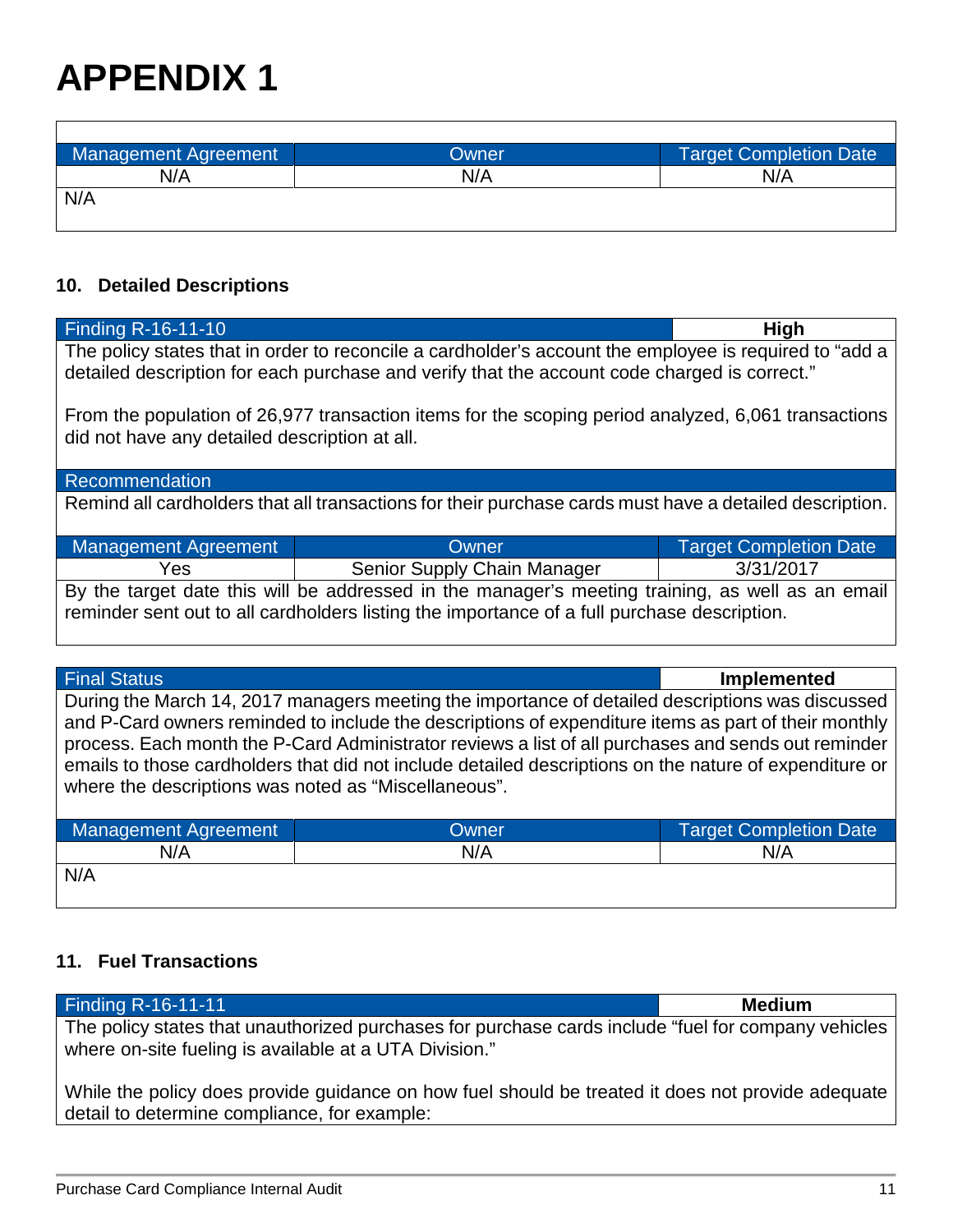- For personal vehicle use, whether a purchase card could be utilized for fuel or whether the employee should follow the mileage reimbursement route.
- The appropriateness of utilizing purchase cards for fuel at fuel stations (non-UTA division) within a certain radius of UTA division fuel stations.

#### Recommendation

division.

It is recommended that management amends the policy to address the observed issues.

| <b>Management Agreement</b>                                                                         | Owner                       | <b>Target Completion Date</b> |
|-----------------------------------------------------------------------------------------------------|-----------------------------|-------------------------------|
| Yes                                                                                                 | Senior Supply Chain Manager | 3/31/2017                     |
| By the target date the SOP will be revised to add that mileage reimbursement should be used for all |                             |                               |
| personal vehicle travel. We will also add an appropriate radius for fuel purchases at a non-UTA     |                             |                               |

Final Status **Implemented** The P-Card SOP section IV A 3 has been updated to state that mileage reimbursement must be used for all personal vehicle fuel use. This section has also been updated to describe non UTA facilities.

| Management Agreement | Owner | <b>Target Completion Date</b> |
|----------------------|-------|-------------------------------|
| N/A                  | N/A   | N/A                           |
| N/A                  |       |                               |

### **12. Employee Transfers**

| <b>Finding R-16-11-12</b>                                                                                                                                                                                                |               | Low                           |
|--------------------------------------------------------------------------------------------------------------------------------------------------------------------------------------------------------------------------|---------------|-------------------------------|
| The policy states that "your card must be updated by the Supply Chain Department if you are<br>transferred to another department."                                                                                       |               |                               |
| From a sample of 27 employee transfers tested, human resources failed to send an email to Supply<br>Chain for one employee transfer in order for the appropriate "Change of Approver" in Service Provider<br>to be made. |               |                               |
| Recommendation                                                                                                                                                                                                           |               |                               |
| Human resources management should emphasize to the HR employees the importance of sending<br>the notification email to the standard distribution list in UTA.                                                            |               |                               |
| <b>Management Agreement</b>                                                                                                                                                                                              | Owner         | <b>Target Completion Date</b> |
| Yes                                                                                                                                                                                                                      | Manager of HR | 1/9/2017                      |
| As part of my biweekly meetings with HR Representatives (the employees who sent out transfer<br>notification emails), the importance of timely transfer notifications will be emphasized.                                |               |                               |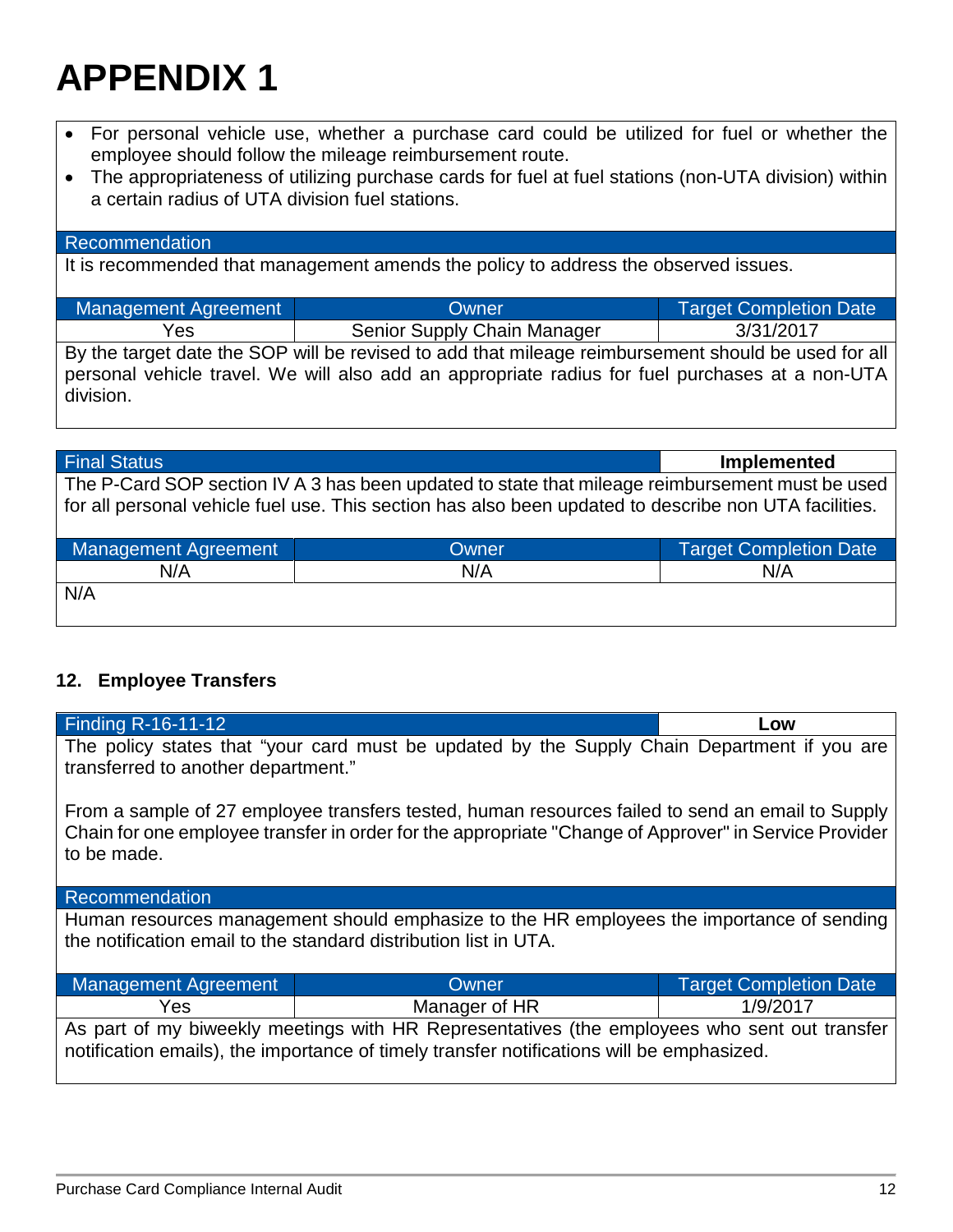| <b>Final Status</b>                                                                                                                                                                                                                                                                                                                                                                                                                                                                                                                                                                                                                        |                             | Low                           |
|--------------------------------------------------------------------------------------------------------------------------------------------------------------------------------------------------------------------------------------------------------------------------------------------------------------------------------------------------------------------------------------------------------------------------------------------------------------------------------------------------------------------------------------------------------------------------------------------------------------------------------------------|-----------------------------|-------------------------------|
| The audit found that the P-Card Administrator does amend the P-Card system when transfer<br>notifications are received, which is done after the relevant approvals are obtained. However, from a<br>sample of 20 transfers, 2 were found where the system was not updated with the change in reporting<br>manager. To mitigate a breakdown of communication between HR and the P-Card Administrator, it<br>is recommended that a monthly report is received from HR on all transfers during the month to ensure<br>the P-Card Administrator received all the notifications during the month and made the related<br>changes on the system. |                             |                               |
| <b>Management Agreement</b>                                                                                                                                                                                                                                                                                                                                                                                                                                                                                                                                                                                                                | Owner                       | <b>Target Completion Date</b> |
| Yes                                                                                                                                                                                                                                                                                                                                                                                                                                                                                                                                                                                                                                        | Senior Supply Chain Manager | 10/31/2017                    |
|                                                                                                                                                                                                                                                                                                                                                                                                                                                                                                                                                                                                                                            |                             |                               |

The P-Card Administrator will use this report monthly to identify manager and cost center changes to ensure the correct manager is assigned in the Service Provider card system.

### **13. Travel Expenditure Approvals**

| <b>Finding R-16-11-13</b><br>Low                                                                                                                                                                                                                                   |                             |                               |  |  |  |
|--------------------------------------------------------------------------------------------------------------------------------------------------------------------------------------------------------------------------------------------------------------------|-----------------------------|-------------------------------|--|--|--|
| The policy states that "when traveling for UTA business you may use your P-Card for travel expenses<br>if authorized by your RGM of Department Executive. Authorization requests need to be emailed to<br>Supply Chain so the coding on your card can be updated." |                             |                               |  |  |  |
| From a sample of ten cardholders with travel expenditures, evidence of approval by the RGM or<br>Department Executive could not be found for six approvals.                                                                                                        |                             |                               |  |  |  |
| Recommendation                                                                                                                                                                                                                                                     |                             |                               |  |  |  |
| Supply chain should maintain all travel expenditure approvals (temporary and permanent) in a central<br>repository.                                                                                                                                                |                             |                               |  |  |  |
| <b>Management Agreement</b>                                                                                                                                                                                                                                        | Owner                       | <b>Target Completion Date</b> |  |  |  |
| Yes                                                                                                                                                                                                                                                                | Senior Supply Chain Manager | 1/15/2017                     |  |  |  |
| Procurement has created a central repository for travel approvals that will document management<br>approval prior to giving the cardholder travel access. This documentation will be going forward and<br>not retroactive.                                         |                             |                               |  |  |  |

| <b>Final Status</b>                                                                                  | <b>Implemented</b> |
|------------------------------------------------------------------------------------------------------|--------------------|
| Based on a sample selected for the audit period, it was found that the P-Card Administrator received |                    |
| manager approval prior to turning on the Travel MC Code for each card. It is recommended that        |                    |
| management seek updated approval for those cards that had the Travel & Lodging MC Code prior to      |                    |
| the revised control environment.                                                                     |                    |
|                                                                                                      |                    |

| Management Agreement                                                                                | <b>Owner</b>                | <b>Target Completion Date</b> |  |
|-----------------------------------------------------------------------------------------------------|-----------------------------|-------------------------------|--|
| Yes                                                                                                 | Senior Supply Chain Manager | 10/31/2017                    |  |
| By the target date the P-Card Administrator will complete a review of previous approvals and obtain |                             |                               |  |
| updated documentation for Travel MC Code authorizations.                                            |                             |                               |  |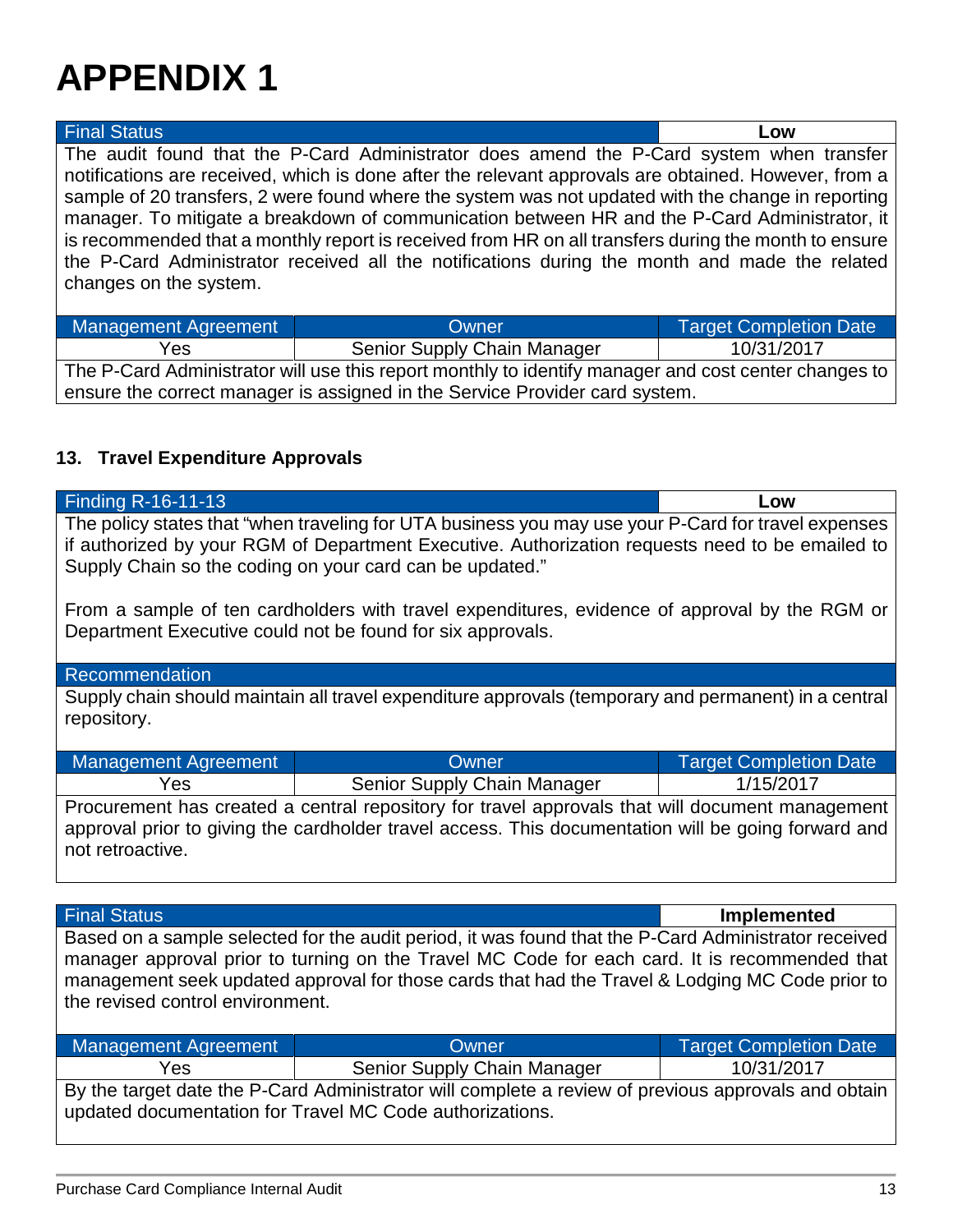#### **14. Itemized Receipts**

Finding R-16-11-14 **High**

The policy states that "you must keep itemized receipts of all purchases. Receipts must be scanned, saved as a file and then uploaded into the Service Provider Imaging system during the Reconciling period at the end of the month."

From a sample of 25 cardholders tested, six cardholders did not attach receipts and/or detailed descriptions were not added to the purchase card transactions.

#### Recommendation

- Cardholders and cardholder approvers should be reminded of the importance of attaching all receipts.
- Consequences of not following the policy need to be enforced.

| Management Agreement                                                                              | <b>Owner</b>                | <b>Target Completion Date</b> |  |
|---------------------------------------------------------------------------------------------------|-----------------------------|-------------------------------|--|
| Yes.                                                                                              | Senior Supply Chain Manager | 1/31/2017                     |  |
| Job duties have been added to the Office Specialist position to perform random audits on attached |                             |                               |  |
| receipts in conjunction with other monthly P-Card duties.                                         |                             |                               |  |

| <b>Final Status</b>                                                                                                                                                                                                                                                           |       | <b>Implemented</b>            |  |
|-------------------------------------------------------------------------------------------------------------------------------------------------------------------------------------------------------------------------------------------------------------------------------|-------|-------------------------------|--|
| This job duty was added to the P-Card Administrator duties and was assessed as part of finding 8.<br>The P-Card Administrator reviews a list of all P-Card statements for missing receipts and she sends<br>email reminders to those P-Card owners that are missing receipts. |       |                               |  |
| <b>Management Agreement</b>                                                                                                                                                                                                                                                   | Owner | <b>Target Completion Date</b> |  |
| N/A                                                                                                                                                                                                                                                                           | N/A   | N/A                           |  |
| N/A                                                                                                                                                                                                                                                                           |       |                               |  |

### **15. Tax Exempt Status**

| <b>Finding R-16-11-15</b>                                                                                                                                                                                      | <b>Medium</b> |
|----------------------------------------------------------------------------------------------------------------------------------------------------------------------------------------------------------------|---------------|
| The policy states that "All UTA purchases are tax exempt." Additionally, the policy states that<br>cardholders need to "Remind merchants that UTA is tax exempt and present them with the tax ID  <br>number." |               |

From a sample of 25 cardholders tested, five cardholders had instances (20 total) of procuring goods/services without the appropriate tax exempt status.

#### Recommendation

• Remind all cardholders to notify the vendor upon purchase of their UTA account and of their tax exempt status.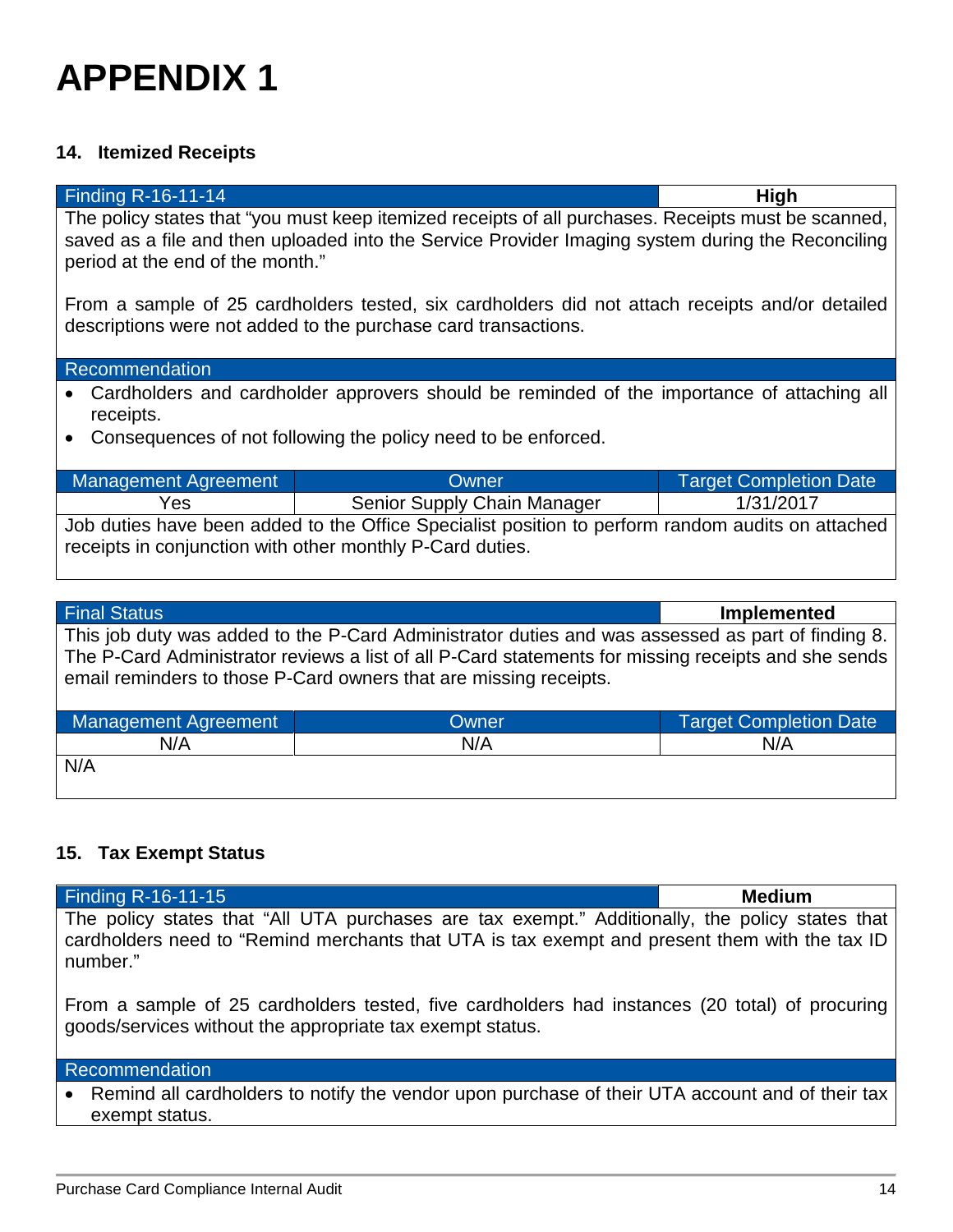• Amend the policy to include narrative around the Company's tax exempt status for consumable goods.

| Management Agreement<br>Owner                                                                        |                             | Target Completion Date |  |
|------------------------------------------------------------------------------------------------------|-----------------------------|------------------------|--|
|                                                                                                      |                             |                        |  |
| Yes                                                                                                  | Senior Supply Chain Manager | 3/31/2017              |  |
|                                                                                                      |                             |                        |  |
| By the target date this will be addressed in the manager's meeting training, as well as an email     |                             |                        |  |
| reminder sent out to all cardholders listing the importance of ensuring tax exemption at the time of |                             |                        |  |
| purchase.                                                                                            |                             |                        |  |

| <b>Final Status</b>                                                                                                                                                                                                                                                                                                  |       | <b>Implemented</b>            |  |  |
|----------------------------------------------------------------------------------------------------------------------------------------------------------------------------------------------------------------------------------------------------------------------------------------------------------------------|-------|-------------------------------|--|--|
| This was discussed in the March 14, 2017 managers meeting and included in the PowerPoint<br>presentation sent out to all managers. The Tax Exempt ID number is printed on the front of all new<br>cards along with the UTA logo. Form TC-721 (Tax Exempt Certificate) is also available on the UTA<br>intranet site. |       |                               |  |  |
| <b>Management Agreement</b>                                                                                                                                                                                                                                                                                          | Owner | <b>Target Completion Date</b> |  |  |
| N/A                                                                                                                                                                                                                                                                                                                  | N/A   | N/A                           |  |  |
| N/A                                                                                                                                                                                                                                                                                                                  |       |                               |  |  |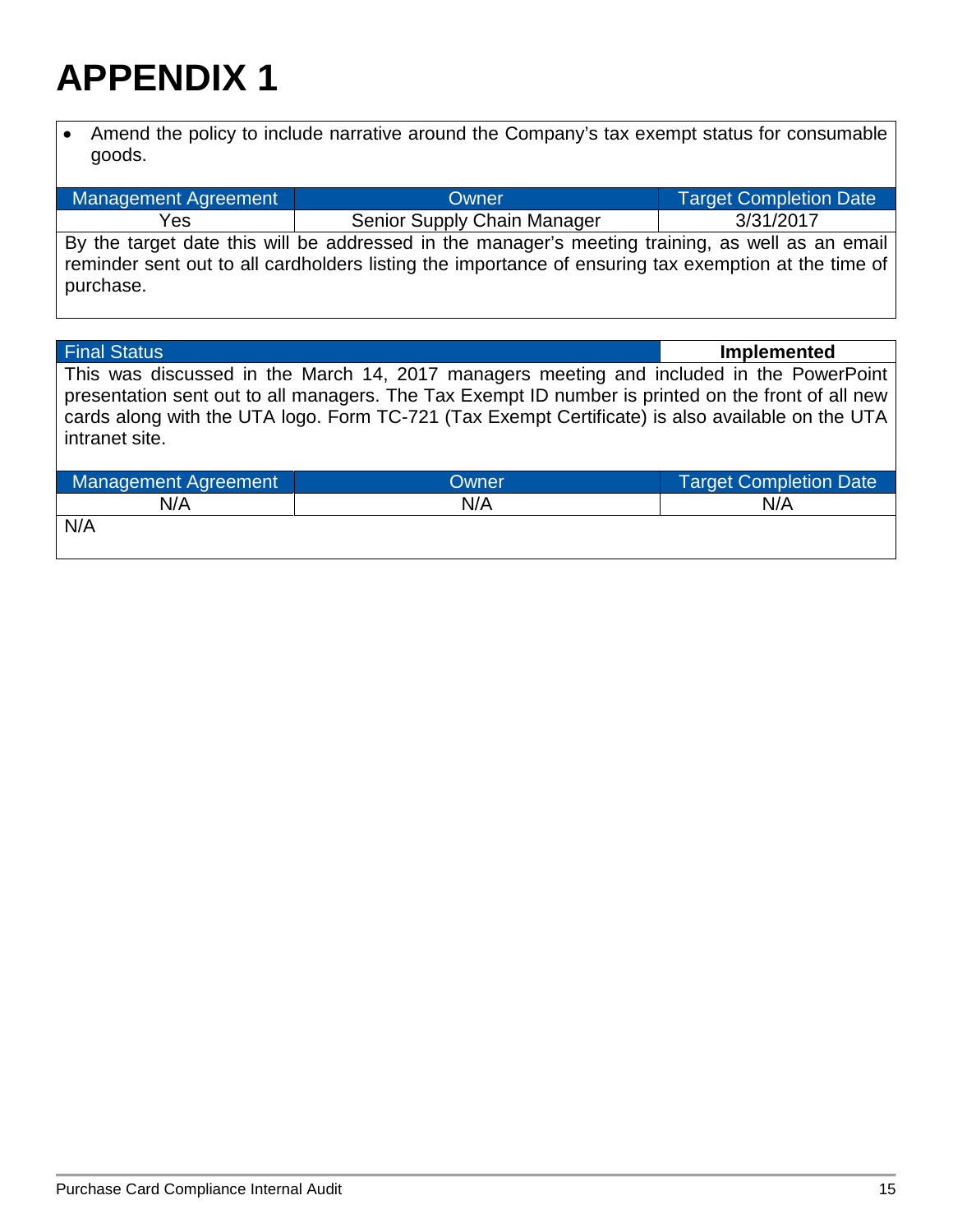## **\* REPORT RATING MATRICES**

### **OVERALL REPORT RATING**

The overall report ratings are defined as follows, applicable to the audit scope as defined

| <b>Descriptor</b>                 | <b>Guide</b>                                                                                                                                                       |
|-----------------------------------|--------------------------------------------------------------------------------------------------------------------------------------------------------------------|
| <b>Fully effective</b>            | Controls are as good as realistically possible, both well-designed<br>and operating as well as they can be.                                                        |
| <b>Substantially</b><br>effective | Controls are generally well designed and operating well but some<br>improvement is possible in their design or operation.                                          |
| <b>Partially effective</b>        | Controls are well designed but are not operating that well.<br><b>OR</b><br>While the operation is diligent, it is clear that better controls could<br>be devised. |
| <b>Largely ineffective</b>        | There are significant gaps in the design or in the effective operation<br>of controls – more could be done.                                                        |
| <b>Totally ineffective</b>        | Virtually no credible controls relative to what could be done.                                                                                                     |

### **DETAILED FINDING PRIORITY RATING**

| <b>Descriptor</b> | <b>Guide</b>                                                                                                                                                                                                                                                                                                              |
|-------------------|---------------------------------------------------------------------------------------------------------------------------------------------------------------------------------------------------------------------------------------------------------------------------------------------------------------------------|
| <b>High</b>       | Matters considered being fundamental to the maintenance of<br>internal control or good corporate governance. These matters<br>should be subject to agreed remedial action within three months.                                                                                                                            |
| <b>Medium</b>     | Matters considered being important to the maintenance of internal<br>control or good corporate governance. These matters should be<br>subject to agreed remedial action within six months.                                                                                                                                |
| Low               | Matters considered being of minor importance to the maintenance<br>of internal control or good corporate governance or that represents<br>an opportunity for improving the efficiency of existing processes.<br>These matters should be subject to agreed remedial action and<br>further evaluation within twelve months. |